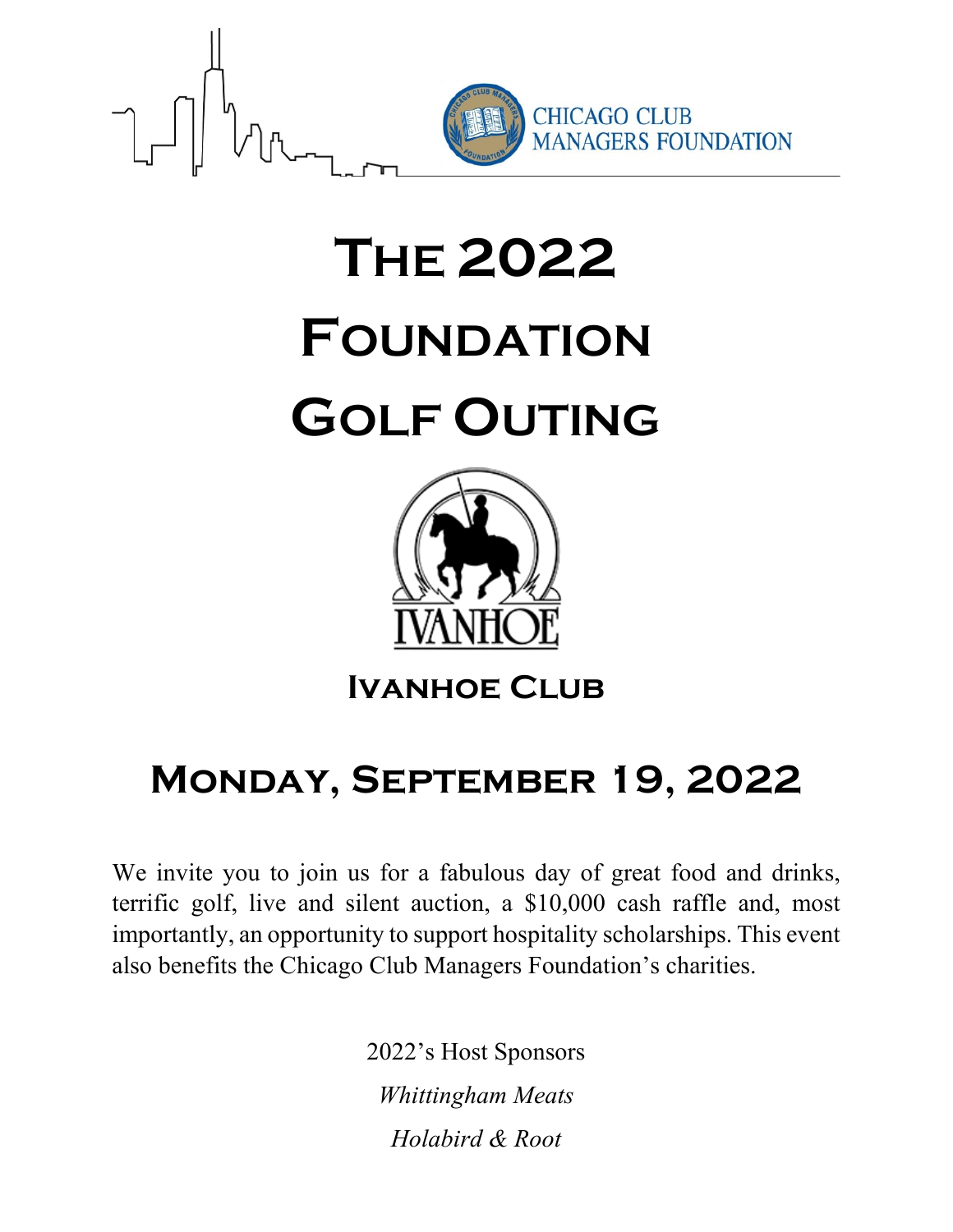

#### 2022 Chicago Club Managers Foundation Golf Outing Sponsorship Packages

#### **Host Sponsor (\$10,000)**

- Two Sixsomes (twelve (12) golfers)
- Publicly recognized as Host Sponsor of the Outing prior to and on the day of the Outing
- Company bio and executive photo in the Outing Journal
- Cover Page Ad in the Outing Journal
- Corporate Spotlight in GCCMA materials:
	- o Recognition on GCCMA website
	- o Recognition in GCCMA directory
	- o Recognition in GCCMA newsletters
- Two (2) Tee Sponsorship Signs
- A Foursome of golf at two (2) private Chicagoland clubs
- Golf carts, greens fees, locker room facilities, all day food and beverage

#### **Eagle Sponsor (\$7,500)**

- One and one-half Sixsomes (nine (9) golfers)
- Recognized as a Sponsor of one of the following:
	- o Beverage Cart
	- o Lunch Station
	- o Golf Carts
- Premium Placement of Ad in the Outing Journal
- Recognition on GCCMA materials:
	- o GCCMA website
	- o GCCMA directory
	- o GCCMA newsletters
- Two (2) Tee Sponsorship Signs
- A Foursome of golf at a private Chicagoland club
- Golf carts, greens fees, locker room facilities, all day food and beverage

#### **Birdie Sponsor (\$5,000)**

- One Sixsome (six (6) golfers)
- Recognized as a Sponsor of one of the following:
	- o Driving Range
	- o Putting Green
	- o Locker Room
- Full Page Ad in the Outing Journal
- Recognition on GCCMA materials:
	- o GCCMA website
	- o GCCMA directory
	- o GCCMA newsletters
- Two (2) Tee Sponsorship Signs
- Golf carts, greens fees, locker room facilities, all day food and beverage

#### **Par Sponsor (\$4,000)**

- One Sixsomes (six (6) golfers)
- Full Page Ad in the Outing Journal
- Recognition on GCCMA materials:
	- o GCCMA website
	- o GCCMA directory
- Two (2) Tee Sponsorship Signs
- Golf carts, greens fees, locker room facilities, all day food and beverage

#### **Green/Tee Sponsor (\$1,000)**

- Individual or Corporate Name displayed prominently on a designated Green or Tee sign
- Individual or Corporate Name acknowledged in the Outing Journal
- Evening reception for two  $(2)$

**Print deadline for all advertising is August 22, 2022 Submit all files to becky.w@americanbus.com**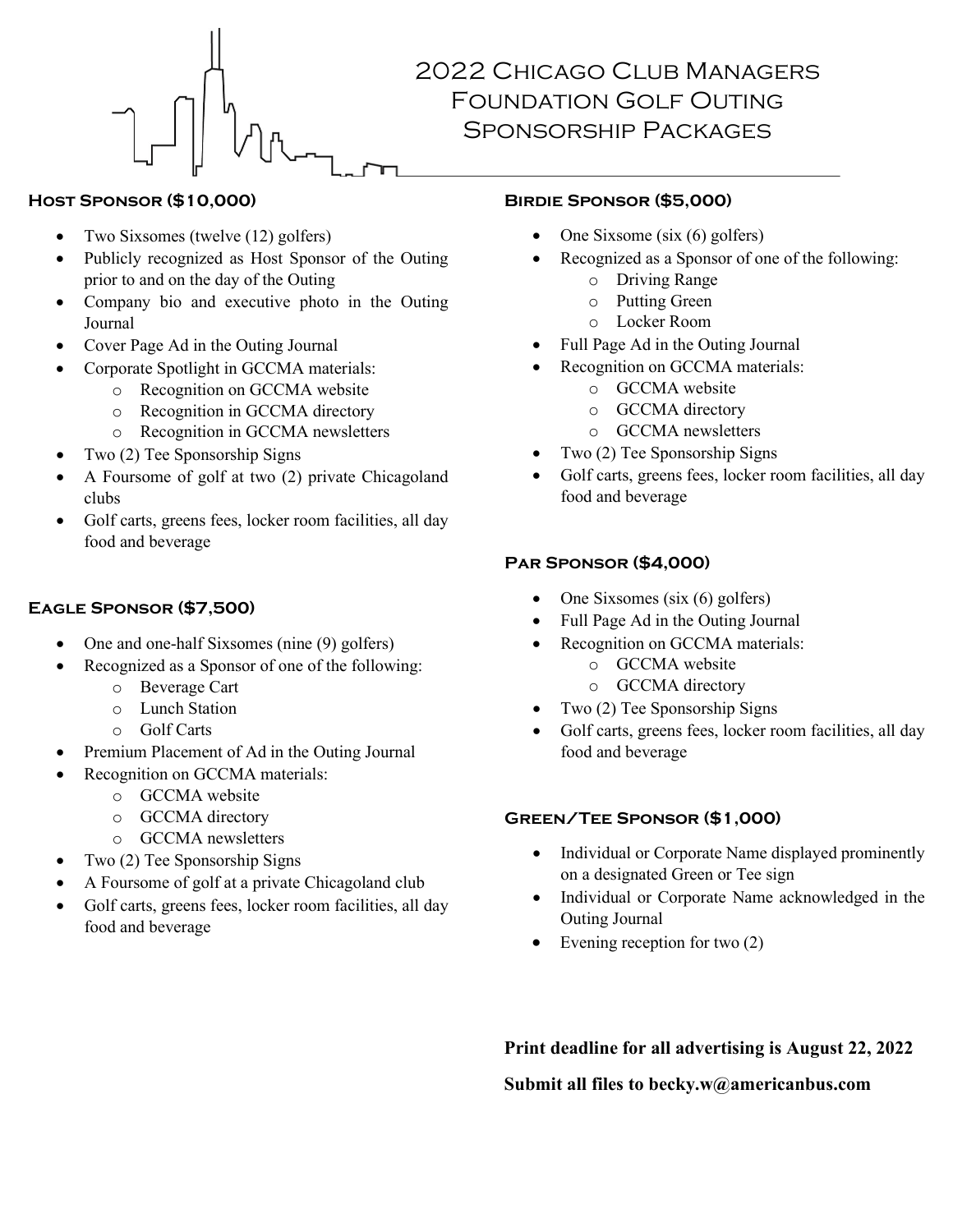| Name:                                                                                                                                                                                                 | <b>2022 CHICAGO CLUB MANAGERS</b><br><b>FOUNDATION GOLF OUTING</b><br><b>REGISTRATION FORM</b>                                                                                          |
|-------------------------------------------------------------------------------------------------------------------------------------------------------------------------------------------------------|-----------------------------------------------------------------------------------------------------------------------------------------------------------------------------------------|
|                                                                                                                                                                                                       |                                                                                                                                                                                         |
| Company Name:                                                                                                                                                                                         |                                                                                                                                                                                         |
| Address:                                                                                                                                                                                              |                                                                                                                                                                                         |
| City:                                                                                                                                                                                                 | State:<br>Zip:                                                                                                                                                                          |
| Phone:                                                                                                                                                                                                | Email:                                                                                                                                                                                  |
| <b>INDICATE YOUR LEVEL OF SUPPORT</b><br>\$10,000<br>Host Package (full)<br>Eagle Package<br>\$7,500<br><b>Birdie Package</b><br>\$5,000<br>Par Package<br>\$4,000<br>\$1,000<br>Green/Tee Sponsor    | MAIL REGISTRATION FORM & CHECK TO:<br><b>2022 Club Managers Foundation</b><br>c/o Amy S. DiSanto<br>4421 Buckley Road<br>Lisle, IL 60532<br>amysdisanto(Qgmail.com)<br>$(630)$ 347-6545 |
| <b>JOURNAL AD SPECIFICATIONS</b><br>Page Size: $5\frac{1}{2}$ " wide x $8\frac{1}{2}$ " deep<br>Ad Size: $4.5"x7"$<br>Email all materials to: becky.w@americanbus.com<br>AD DEADLINE: AUGUST 22, 2022 | CHECK PAYABLE TO:<br>Chicago Club Managers Foundation<br>PAY BY CREDIT CARD: 3% SURCHARGE<br>Card #                                                                                     |
|                                                                                                                                                                                                       | Expiration:<br>CVV#:                                                                                                                                                                    |
|                                                                                                                                                                                                       | Purchase Dinner Reception Only: \$125 per person                                                                                                                                        |
|                                                                                                                                                                                                       | Purchase two $(2)$ \$100 each raffle tickets for the<br>\$10,000 drawing. Add \$200 to my total.                                                                                        |
| <b>LIST THE NAMES OF PLAYERS</b>                                                                                                                                                                      |                                                                                                                                                                                         |
| <u> 1989 - Johann Barbara, martin amerikan personal (</u>                                                                                                                                             | 7.                                                                                                                                                                                      |
| 2.                                                                                                                                                                                                    | 8.                                                                                                                                                                                      |
| 3.                                                                                                                                                                                                    | 9.                                                                                                                                                                                      |
| 4.                                                                                                                                                                                                    | 10.                                                                                                                                                                                     |
| 5.                                                                                                                                                                                                    | 11.                                                                                                                                                                                     |
| 6.                                                                                                                                                                                                    | 12.                                                                                                                                                                                     |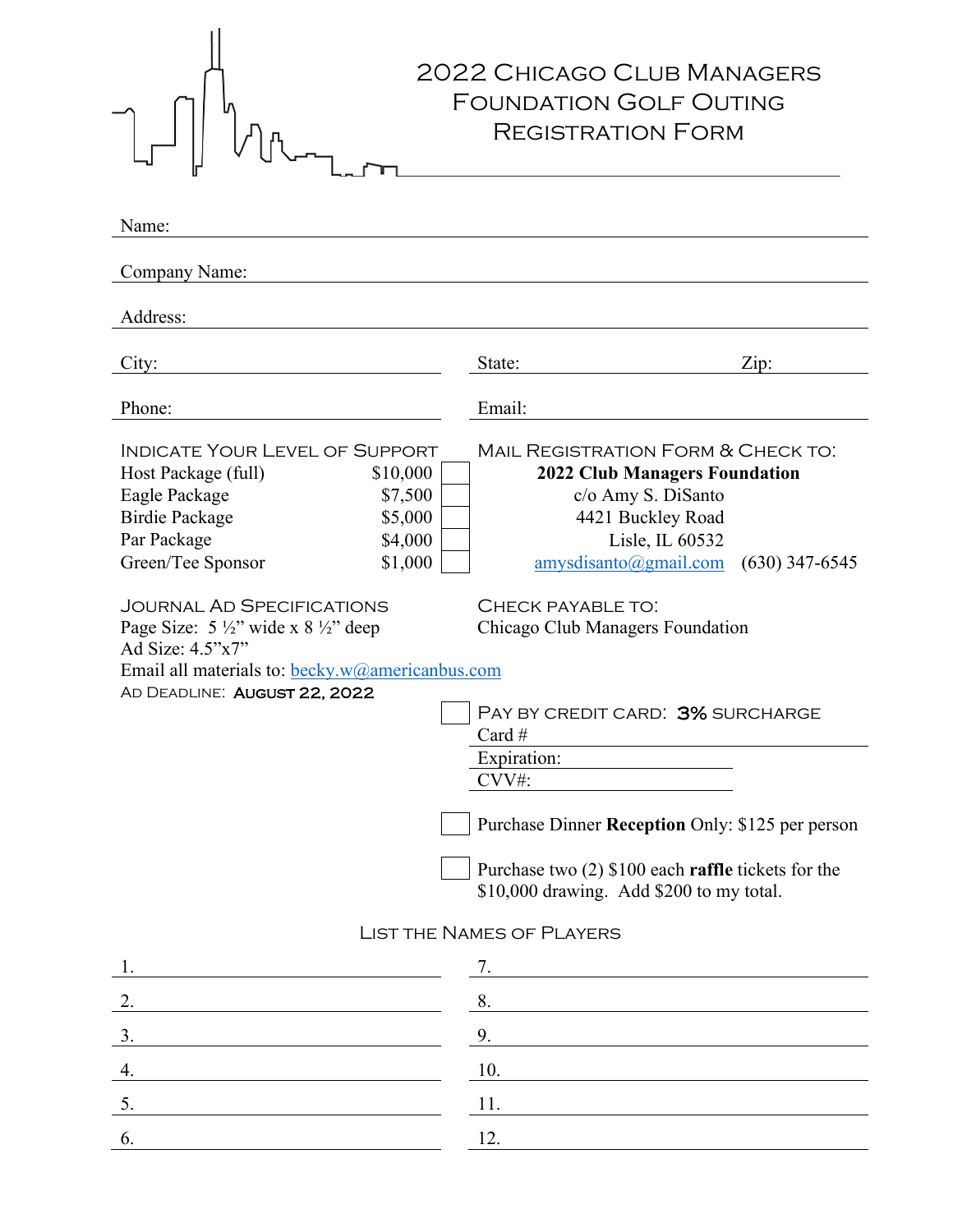

### **2022 Foundation Golf Outing**

Monday, September 19, 2022

### **Ivanhoe Club**

28846 N Thorngate Drive Ivanhoe, Illinois 60060 (847) 949-1300

### **Event Schedule**

#### **10:00 AM**

Registration/Brunch Buffet/Range Open

#### **12:00 Noon**

Shotgun Scramble Tee-Off

Food and Beverage Refreshments on the Course

#### **5:00 PM**

Cocktail Dinner Reception/Silent Auction

### **5:30 PM**

Awards/Raffle